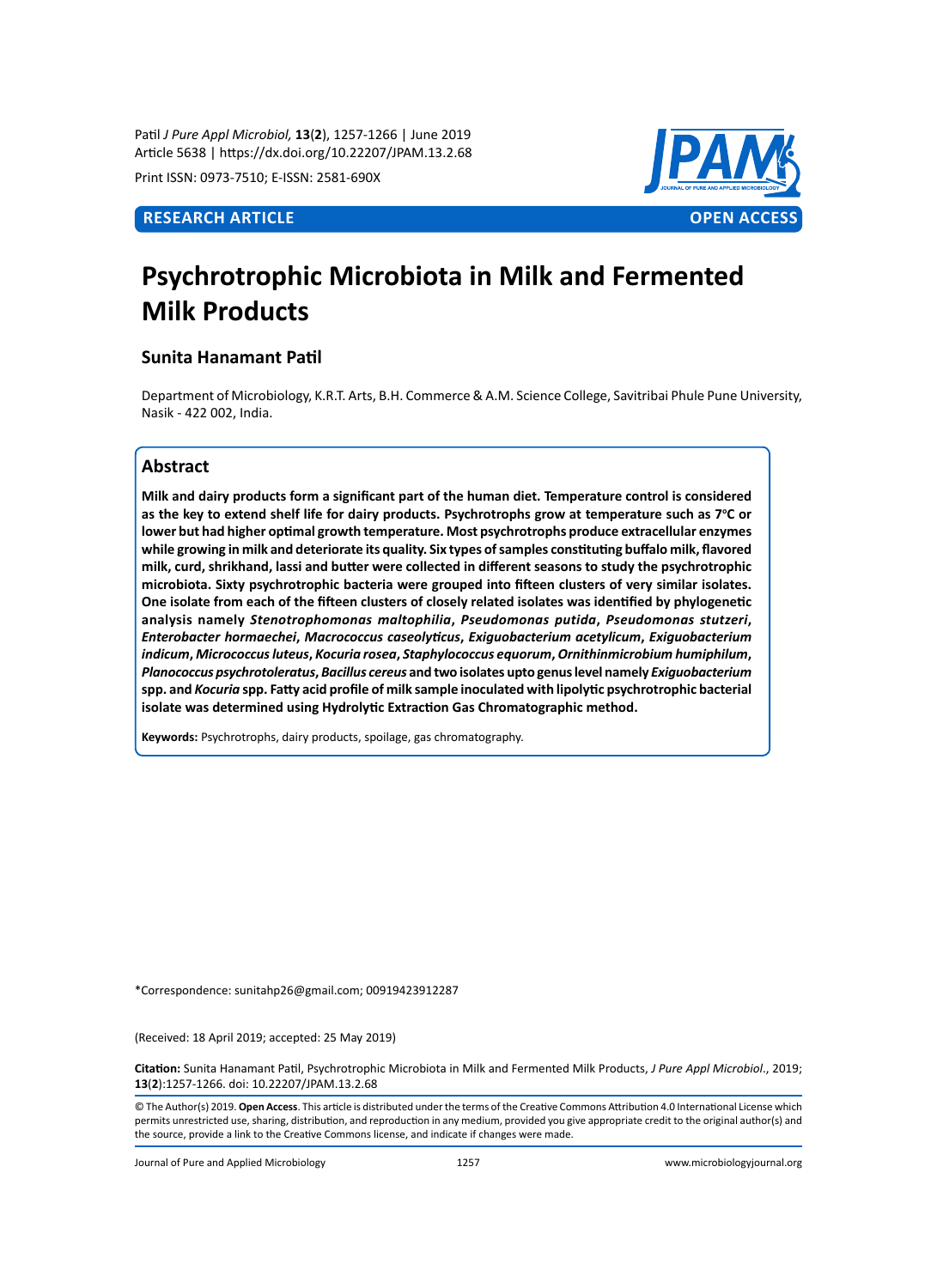#### **INTRODUCTION**

Psychrotrophs grow in cold environments due to unique features like cold shock proteins, short and unsaturated fatty acids in membranes, enzymes with high specific activity, thermolability and genetic changes to thermal shifts (Margesin et al., 2007). Milk is an ideal and perfect medium for growth of bacteria and therefore it gets contaminated very easily and readily. It is extremely perishable in nature and its shelf life is limited to 3 to 4 hours depending upon the temperature of storage (Kumar, A. and Seth, R., 2008). Extension of shelf life from hours to months has been a prime objective of the dairy industry for many years to meet the demands for increasing distribution times and distances (Goff, H.D. and Griffiths, M.W., 2006). The growth of microorganisms in milk causes disintegration of fat, protein and lactose and will soon make the product unsuitable for drinking. The microbial changes in milk and milk products are produced as a result of fermentation of one or more of the milk constituents by the causative micro-organisms. These milk fermentations may be of normal or abnormal type. Prolonging the storage of raw milk before pasteurization results in increasing the psychrotrophic, lipolytic and proteolytic bacteria that produce enzymes and cause the milk to change, such that there will be problems in processing the milk and quality of the milk products. Law, B.A. reported that Farm refrigeration of cow's milk has led to increased levels of psychrotrophic Gram negative rods (Law, B.A., 1979). Proteolysis by the psychrotrophic microorganisms results in coagulation of the milk and unclean and bitter flavor of the milk (Burdova et al., 2002). Psychrotrophic bacteria grow luxuriantly in dairy products and multiply at refrigeration temperature (Xin et al, 2017). The problem of maintaining good shelf life or achieving extended keeping quality has always been one of great concern to milk processors. Keeping quality of milk products depends on initial quality of the products, on care and techniques employed in processing and distribution and on storage temperatures.

# **MATERIAL AND METHODS Collection and coding of samples**

Forty different samples of milk and milk products constituting 10 samples of pasteurized milk, 5 samples of flavored milk, 5 samples of curd, 9 samples of shrikhand, 9 samples of lassi and 2 samples of butter were collected from ten different dairies of Nasik district.

# **Isolation and identification**

Isolation of psychrotrophs was carried out by streak plate technique using sterile milk agar plates. Plates were incubated at 7°C for 10 days. Colonies developed on milk agar were picked up, purified repeatedly and preserved on nutrient agar slants and sub-cultured after every two months. Isolates of different morphotypes were appropriately coded and studied for morphological and biochemical characters.

# **Physiological studies of the isolates**

The effect of pH, temperature and salt concentration on growth of isolates was studied using the method given by Cruickshank et al. (1975). Log phase cultures of each isolate of a cell density 10<sup>6</sup> cells per ml were inoculated in 0.01 ml quantity in to 5 ml of sterile nutrient broth in triplicates adjusted to different pH values such as 4, 5, 6, 7, 8, 9, 10, 11 and 12. To study the effect of different temperatures on growth, cells were inoculated in 0.01 ml quantity in to 5 ml of sterile nutrient broth in triplicates. The sets were incubated at different temperatures such as 7°C for ten days, 15°C, 25°C, 37°C, 45°C and 55°C for 24 hrs. Each of isolates were inoculated in 0.01 ml quantity in to 5 ml of sterile nutrient broth in triplicates having different concentrations of NaCl such as 0.5%, 1%, 1.5%, 2%, 2.5%, 3%, 3.5%, 4%, 4.5%, 5%, 5.5%, 6% 6.5%, 7%, 7.5% and 8% for observation of growth at different salt concentrations. All the sets were incubated at 7°C for ten days. After incubation tubes were observed for the growth. **Molecular identification and phylogenetic analysis**

The Microseq 16S rRNA gene kit (Applied Biosystems Division) was used for PCR and sequencing. The amplification of the genomic DNA was carried out by PCR, upon optimization. (ABI 9700 geneamp PCR). The facility was availed from Molecular Diagnostic Centre, Pune. The sequence was pasted in the BLAST tool and program was run using default parameters against non-redundant databases to avoid redundancy in the obtained hits. Hits obtained were analyzed and used for identification of the isolates.

Journal of Pure and Applied Microbiology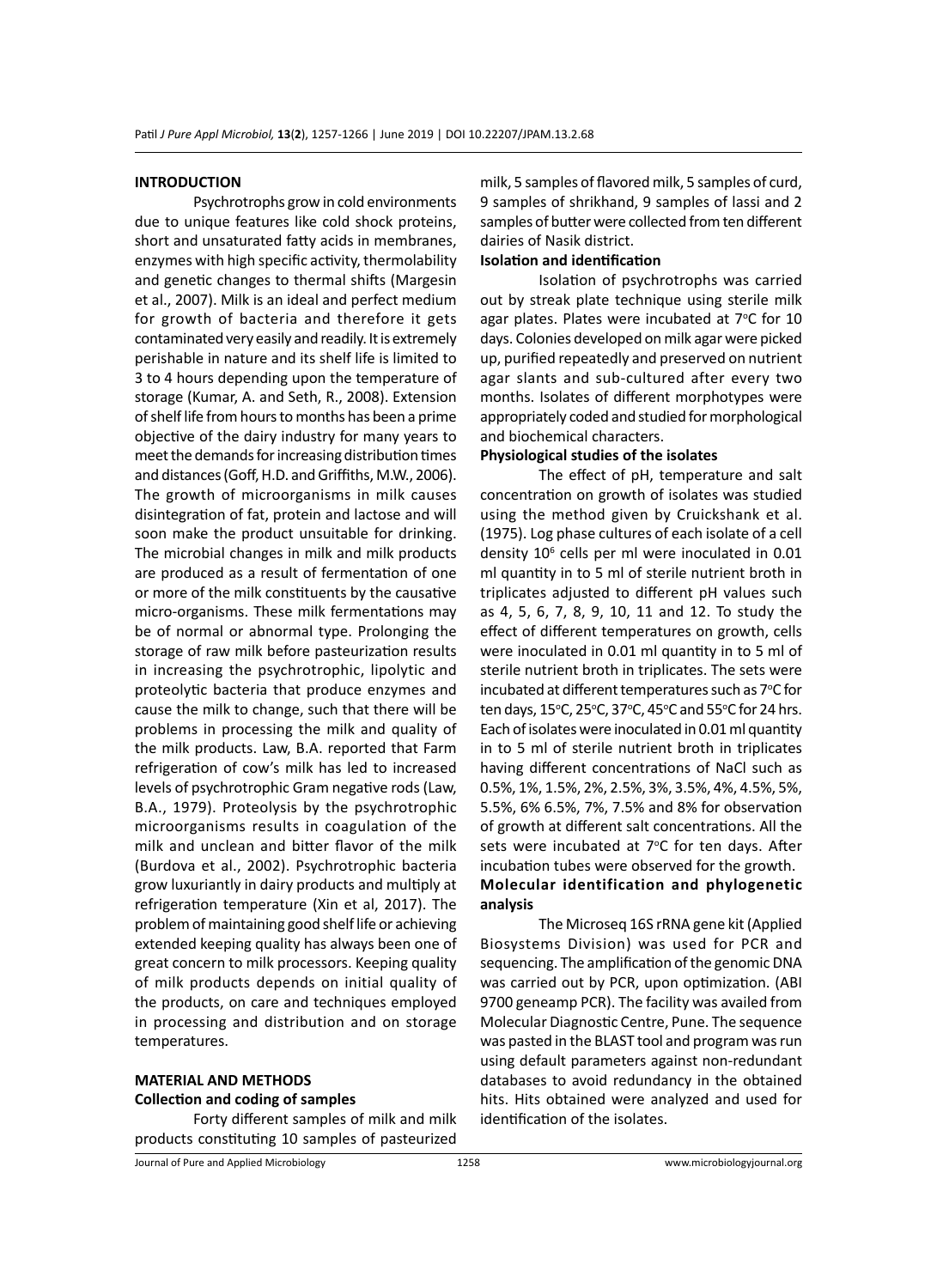# **Analysis of fatty acids profile**

The 500 ml tryptone dextrose yeast extract broth media was inoculated at  $1.0\%$  (v/v) with cultures of lipolytic isolate and incubated at 7°C for 10 days along with the control flask (uninoculated pasteurized milk). After incubation of milk samples (Control and test) fatty acid profile was determined using Hydrolytic Extraction Gas Chromatographic method (AOAC Official Method 996.06).

| S.N. | Gram nature,<br>motility, morphology  | No. of<br><b>Isolates</b> |
|------|---------------------------------------|---------------------------|
| 1    | Gram negative motile rods             | 19                        |
| 2    | Gram negative motile<br>short rod     | 1                         |
| 3    | Gram positive nonmotile<br>cocci      | 22                        |
| 4    | Gram positive motile short<br>rods    | 9                         |
| 5    | Gram positive motile rods             | 5                         |
| 6    | Gram positive nonmotile<br>short rods | 3                         |
|      | Gram positive motile Cocci            | 1                         |

| Table 2. Utilization of Carbohydrates by isolates |  |  |
|---------------------------------------------------|--|--|
|---------------------------------------------------|--|--|

| S.N. | Sugar      | Positive<br><b>Isolates</b> |
|------|------------|-----------------------------|
| 1    | Glucose    | 36                          |
| 2    | Lactose    | 01                          |
| 3    | Mannitol   | 21                          |
| 4    | Sucrose    | 34                          |
| 5    | Arabinose  | 29                          |
| 6    | Xylose     | 15                          |
| 7    | Galactose  | 20                          |
| 8    | Cellobiose | 17                          |
| 9    | Maltose    | 41                          |
| 10   | Trehalose  | 31                          |
| 11   | Mannose    | 21                          |
| 12   | Raffinose  | 03                          |
| 13   | Rhamnose   | 08                          |
| 14   | Ribose     | 18                          |
| 15   | Sorbitol   | 12                          |
| 16   | Fructose   | 34                          |
| 17   | Dulcitol   | 05                          |

#### **RESULTS AND DISCUSSION**

# **Isolation of psychrotrophic bacteria and coding of isolates**

A total of sixty psychrotrophic bacterial isolates were obtained from six different types of milk and fermented milk products which constitutes nineteen isolates from milk namely RAtM-1, RAtM-2, RAtM-3, RAtM-4, WSM-1, WSM-2, WSM-3,WTM-1, WTM-2, RRM-1, SPM-1, SShM-1, SNM-1, WAM-1, WVM-1, WVM-2, WVM-3, RGM-1 and RGM-2, five isolates from flavored milk namely SShFM-1, RShFM-1, RRFM-1, RPFM-1 and WPFM-1, five isolates from curd namely SAtC-1, SGC-1, SSC-1, WSC-1and RSC-1, fourteen isolates from shrikhand namely RRS-1, RTS-1, WTS-1, WTS-2, WShS-1, WShS-2, WAtS-1, RVS-1, RVS-2, WVS-1, WVS-2, RSS-1,WSS-1and WSS-2, fifteen isolates from lassi namely WTL-1, RShL-1, SShL-1,SNL-1, RGL-1, RGL-2, SGL-1, SGL-2, SSL-1, WRL-1, WRL-2, RAL-1, RAL-2, RAL-3 and RAL-4 and two isolates from butter samples namely RVB-1 and RSB-1. **Microbiological examination of milk, flavored milk, curd, shrikhand, butter and lassi**

Santana et al. (2004) reported that the psychrotrophic bacteria in the refrigerated milk include 69% Gram negative bacilli that means 45% of the total proteolytic microorganisms in the dairy process.

**Table 3.** Enzymatic characteristics

| S.N. | Enzyme                   | Positive<br>Isolates |
|------|--------------------------|----------------------|
| 1    | Catalase                 | 60                   |
| 2    | Oxidase                  | 44                   |
| 3    | Gelatinase               | 28                   |
| 4    | Amylase                  | 14                   |
| 5    | Protease                 | 29                   |
| 6    | Lipase                   | 50                   |
| 7    | Lecithinase              | 05                   |
| 8    | Phosphatase              | 18                   |
| 9    | Urease                   | 09                   |
| 10   | Nitrate Reductase        | 24                   |
| 11   | Arginine Hydrolase       | 03                   |
| 12   | Ornithin Decarboxylase   | 07                   |
| 13   | Indole test              | 00                   |
| 14   | Methyl Red test          | 12                   |
| 15   | Voges-Proskauer's test   | 08                   |
| 16   | Citrate Utilization test | 31                   |
|      |                          |                      |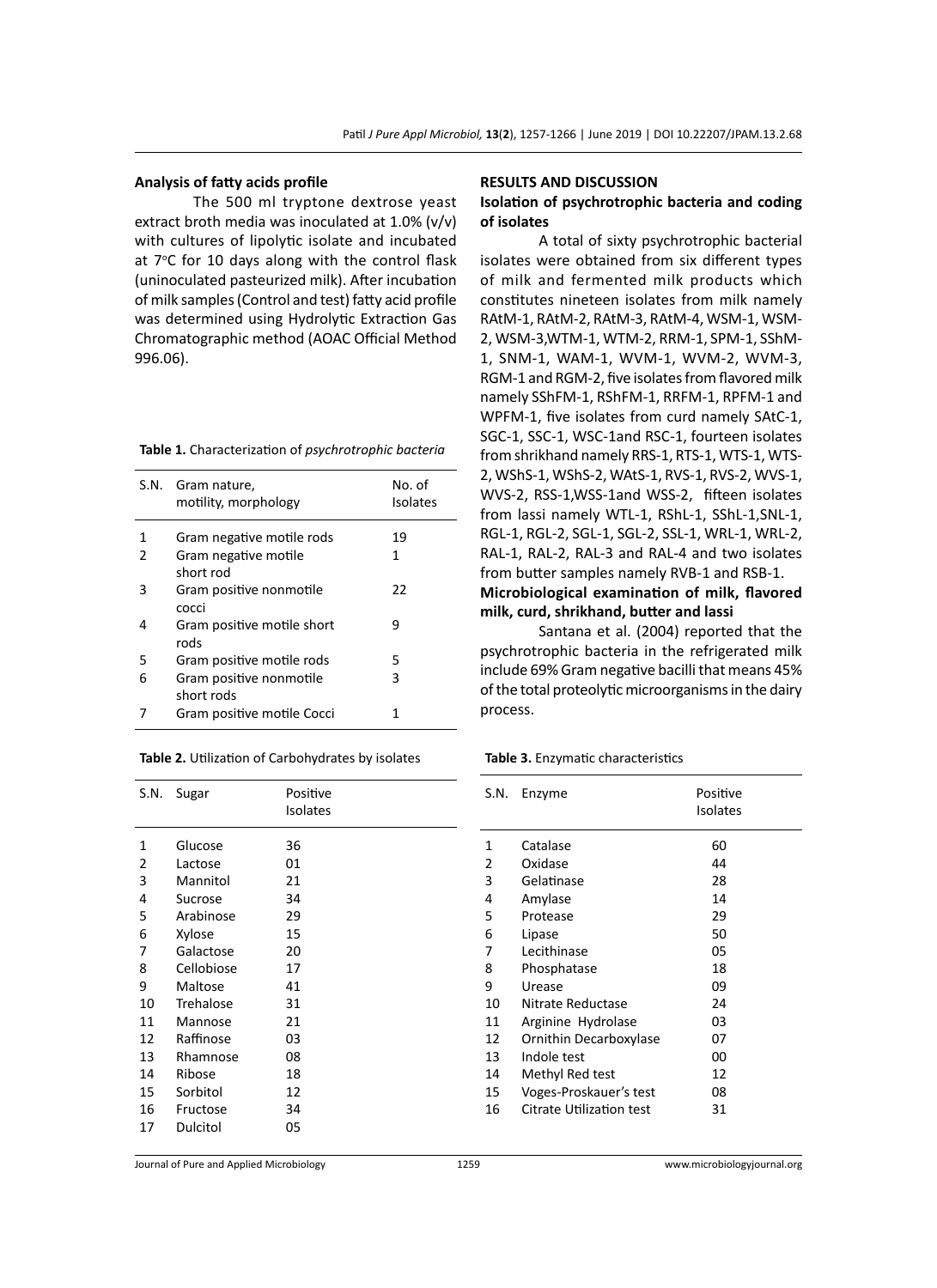During cold storage after milk collection, psychrotrophic bacterial populations dominate the microflora and their extracellular enzymes, mainly proteases and lipases contribute to the spoilage of dairy products (Elionora, H.Z. and Malka, H., 2007). Bashir et al. (2010) used citrate test, methyl red test and Voges-Proskauer's test for identification of psychrotrophic bacteria isolated from freezer (-20°C).

# **Physiological characteristics of the isolates**

The isolates showed variable response of growth towards temperature, pH and salt concentrations. All sixty isolates showed maximum growth at pH 7. None of the sixty isolates showed growth at pH 4. Only one isolate showed growth at a very high pH value i.e. pH 12. All sixty isolates showed growth at  $7^{\circ}$ C,  $15^{\circ}$ C and  $25^{\circ}$ C. Forty one isolates showed growth at 37°C. Out of sixty isolates, only five isolates showed growth at 45°C. None of the sixty isolates grew at 55°C temperature. All sixty isolates showed growth at mesophilic temperature as well as at 7°C, an important distinguishing characteristic feature of psychrotrophic bacteria. Psychrotrophic bacterial isolates showed variable response of the growth to different salt concentrations ranging from 0.5% to 8%. All sixty isolates showed growth at a salt concentration in a range of 0.5% to 3%. None of the isolates grew at 8% salt concentration. It can also be seen that twelve isolates tolerated maximum 3.0% salt concentration, eleven isolates tolerated maximum 3.5% salt concentration, five isolates tolerated maximum 4% salt concentration, eight isolates tolerated maximum 4.5% salt concentration, five isolates tolerated maximum 5% salt concentration, two isolates tolerated maximum 5.5% salt concentration, six isolates tolerated maximum 6% salt concentration, two isolates tolerated maximum 7% salt concentration and nine isolates tolerated maximum 7.5% salt concentration.

# **Forming clusters of isolates based on morphological, cultural, biochemical and physiological characters**

On the basis of maximum similarities of characteristics studied, sixty isolates of



**Fig. 1.** Phylogenetic analysis of RAL-4





Journal of Pure and Applied Microbiology 1260 www.microbiologyjournal.org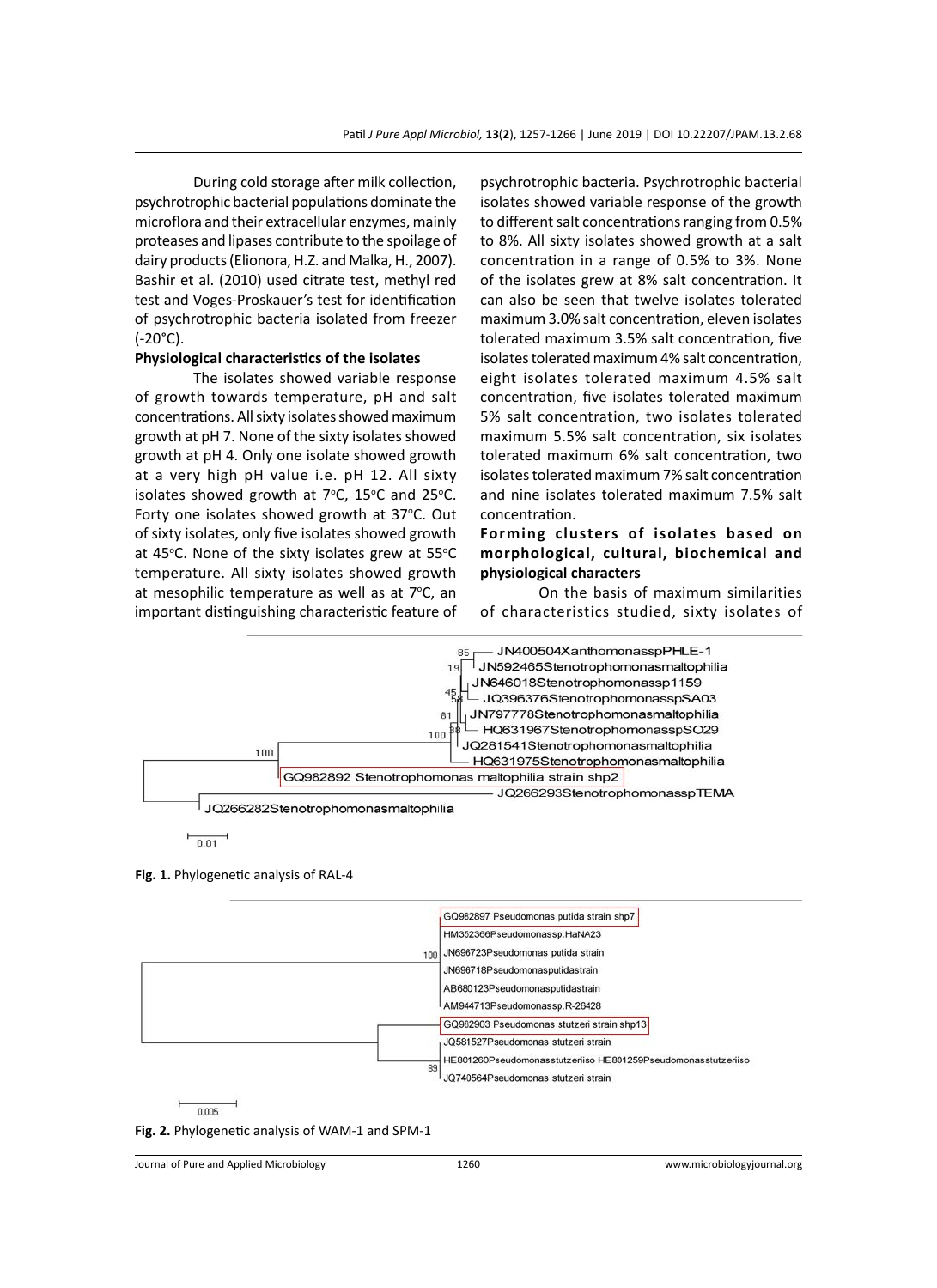psychrotrophic bacteria were grouped into fifteen clusters of very similar isolates and labelled as 1 to 15. Isolates of each of the fifteen clusters were obtained from different sources.

# **Molecular identification and phylogenetic analysis**

One isolate from each of the fifteen clusters of closely related isolates was identified by phylogenetic analysis and sequencing 16S rRNA gene. The results of molecular identification of such fifteen representative isolates are presented in Table 5 and Fig. 1 to 11.

As shown in Fig. 1, isolate namely RAL-4 which was identified as *Stenotrophomonas maltophilia* (Acc. No.: GQ 982892) (100% similarity) forms cluster with the clade of *Stenotrophomonas maltophilia* (Acc. No.: HQ631975, JQ281541 and JQ266282) indicating that this strain (RAL-4) is identified as *Stenotrophomonas maltophilia*.

As shown in Fig. 2, isolate namely WAM-1, which was identified as *Pseudomonas putida* (Acc. No.: GQ982897) (100% similarity) forms cluster with the clade of five isolates namely *Pseudomonas spp.* HaNA23 (Acc. No.: HM352366), *Pseudomonas putida* strain (Acc.No. JN696723), *Pseudomonas putida* strain (Acc. No.: JN696718), *Pseudomonas putida* strain (Acc. No.: AB680123) and *Pseudomonas spp.* R-26428 (Acc. No.: AM944713). It can be also seen from the phylogenetic analysis that strain SPM-1, which was identified as *Pseudomonas stutzeri* (Acc. No.:GQ982903) (99% similarity) by analysis of 16S rRNA gene sequence analysis forms cluster with the clade of isolates of *Pseudomonas stutzeri*.

As shown in Fig. 3, isolate SAtC-1 (GQ982904) identified as *Enterobacter hormaechei* (100% similarity).

As shown in Fig. 4, isolate SGL-1 (GQ982900) was identified as *Macrococcus caseolyticus* (100% similarity) forms clade with *Macrococcus caseolyticus.*

Phylogenetic analysis revealed that an isolate namely WSM-2 (Acc.No.: GQ982891) which was identified as *Exiguobacterium acetylicum* (98% similarity) by analysis of 16S rRNA gene sequence did not cluster with clades of *Exiguobacterium acetylicum* (HM047519 and JN544145) instead forms separate clade indicating that probably this strain might be a different species of *Exiguobacterium acetylicum* on the basis of genotypic analysis. It can be seen from the phylogenetic analysis that an isolate namely RRFM-1 (Acc. No.: GQ982902) which was identified as *Exiguobacterium indicum* (99% similarity) by analysis of 16S rRNA gene sequence did not cluster with clade of *Exiguobacterium indicum* (Acc. No.: NR042347). The strain found to be very distant from the other strains of *Exiguobacteriumindicum* in the phylogenic tree. Phylogenetic analysis revealed that *Exiguobacterium* spp. ((Acc. No.: GQ982893) formed a separate cluster from that of the known *Exiguobacterium* type strain viz. *Exiguobacteriumacetylicum* (Acc. No.: GQ982891) and *Exiguobacterium indicum* ((Acc. No.:







**Fig. 4.** Phylogenetic analysis of SGL-1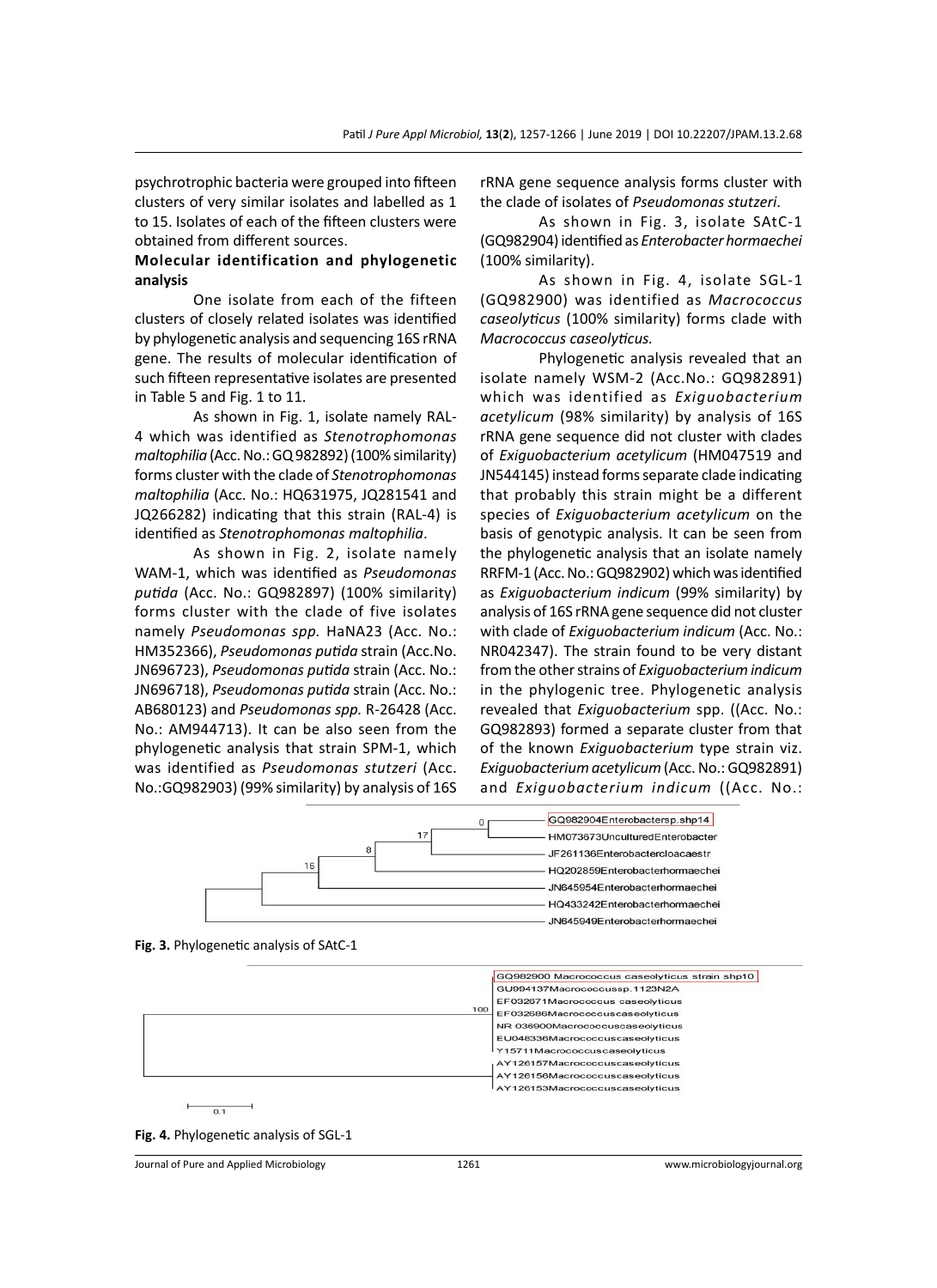GQ982902). It was also seen from the phylogenetic analysis that strain WShS-2 which was identified as *Exiguobacterium* spp. ((Acc. No.: GQ982893) by analysis of 16S rRNA gene sequence did not cluster with the clade of *Exiguobacterium acetylicum* (Acc. No.: GQ982891) and *Exiguobacterium indicum* ((Acc. No.: GQ982902) but forms clade with *Exiguobacterium aurantiacum* (Acc. No.: HM030747) and *Exiguobacterium mexicanum* ((Acc. No.: JF505980) indicating that probably this strain is complex of *Exiguobacterium aurantiacum* and *Exiguobacterium mexicanum* (Fig. 5).

As shown in Fig. 6, isolate RRM-1(GQ 982894) identified as *Micrococcus luteus* (100% similarity).

Phylogenetic analysis reveals that an isolate namely WSS-2, which was identified as *Kocuria rosea* (Acc. No.: GQ 982895) (100% similarity) by analysis of 16S rRNA gene sequence did not forms cluster with clade of *Kocuria rosea* (Acc. No.: JQ684249) indicating that probably this strain is different from the *Kocuria rosea* (Acc. No.: JQ684249). Phylogenetic analysis also reveals that an isolate namelySShFM-1 identified as *Kocuria spp.* (Acc. No.: GQ982898) (100% similarity) forms cluster with clade of different species of *Kocuria*  (Fig. 7).

As shown in Fig. 8, SSL-1 (GQ982896) identified as *Staphylococcus equorum* (100%



**Fig. 5.** Phylogenetic analysis of WSM-2, RRFM-1 and WShS-2



0.0005





**Fig. 7.** Phylogenetic analysis of WSS-2 and SShFM-1

Journal of Pure and Applied Microbiology 1262 www.microbiologyjournal.org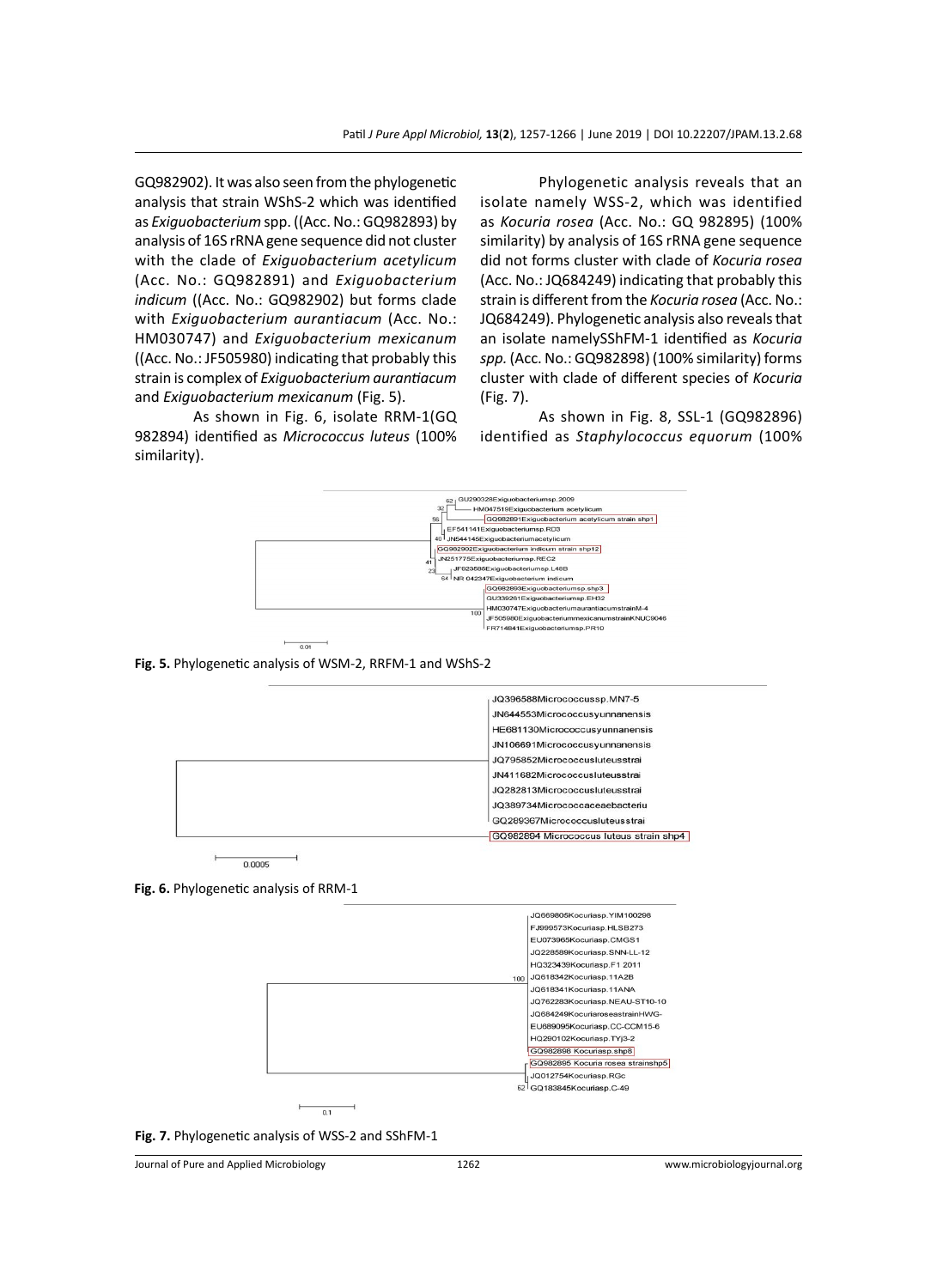similarity) and forms cluster with clade of *Staphylococcus equorum*.

As shown in Fig. 9, RAtM-3 (GQ982899) was identified as *Ornithinmicrobium humiphilum* (100% similarity).

Phylogenetic analysis revealed that an isolate namely WVS-1 which was identified as *Planococcus psychrotoleratus* (Acc. No.: GQ982901) (96% similarity) indicating that this strain (WVS-1) is identified as *Planococcus psychrotoleratus*. It can be also seen from phylogenetic analysis that strain WVS-1 did not cluster with the clade of *Planococcus psychrotoleratus*, indicating that probably this strain might be a different or new species of *Planococcus* (Fig. 10)

As shown in Fig. 11, isolate namely SNM-1 (Acc. No.: JN230858) is identified as *Bacillus cereus* and this strain SNM-1shown 99% similarity with *Bacillus cereus* (Acc.No.: GU81593).

Delbes et al. (2007) using the 16S rRNA gene, shown that culturable bacterial flora in raw milk were highly diversified. These organisms are one of the most prevalent groups found in the form of biofilms on dairy equipments causing spoilage of conventionally pasteurized liquid milk. *Stenotrophomonas maltophilia* (formerly *Pseudomonas* and *Xanthomonas maltophilia*) is a ubiquitous bacterium. It is increasingly prevalent in hospitals as an opportunistic human pathogen causing nosocomial infections (Berg et al., 1999). It is important to note that some heat resistant strains of *B.cereus* exhibiting psychrotrophic characteristics have been reported to grow and produce toxins in milk and dairy products at



**Fig. 8.** Phylogenetic analysis of SSL-1



**Fig. 9.** Phylogenetic analysis of RAtM-3





Journal of Pure and Applied Microbiology 1263 www.microbiologyjournal.org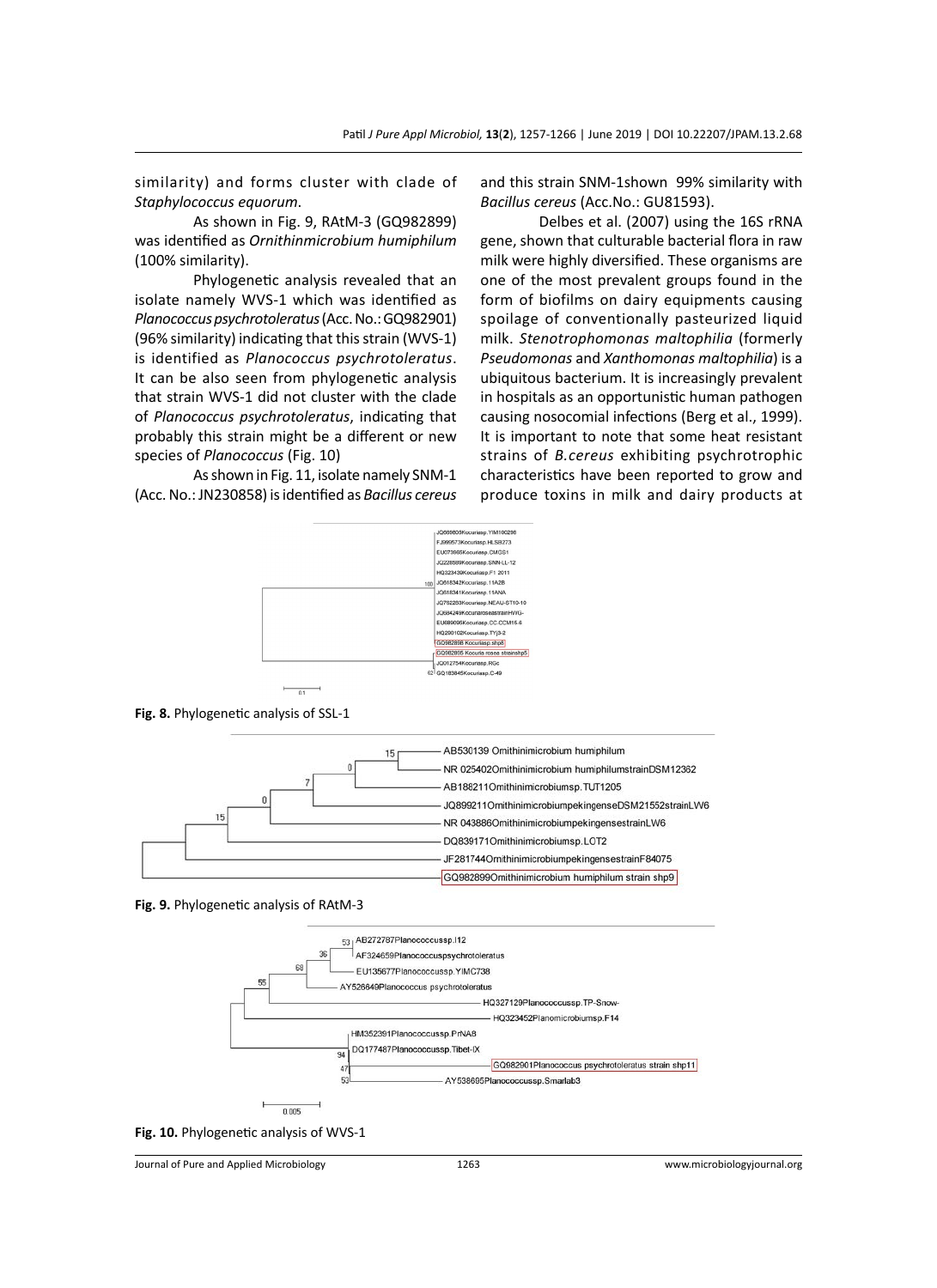





refrigeration temperatures (Guinebretiere et al., 2010). *B.cereus* causes problems to the food industry both by deteriorating the products and by endangering people's life upon consuming them (Ghelardi et al., 2002). The storage and transportation of raw milk at low temperatures promote the growth of psychrotrophic bacteria and the production of thermo-stable enzymes, which pose great threats to the quality and shelflife of dairy products (Yuan et al. 2017)

#### **Analysis of fatty acids profile**

Analysis of fatty acid profile of milk sample

inoculated with *Stenotrophomonas maltophilia* (RAL-4) showed variations in saturated fatty acids, monounsaturated fatty acids, polyunsaturated fatty acids and trans fatty acids. Increase in short chain as well as middle length chain saturated fatty acids was observed which are responsible for development of rancid, soapy, unclean or bitter flavors. According to Chen et al., (2003) and Huis Veld J (1996), the hydrolysis of as little as 1% of milk triglycerides could lead to rancid off flavors. Jaeger et al., (1994) reported that increased levels of short chain fatty acids (C4 - C8) give rise mainly

| Cluster | <b>Isolates</b>                                                 | Sample                                   |
|---------|-----------------------------------------------------------------|------------------------------------------|
| 1       | RAtM-1, WVM-1, WTM-2, WPFM-1,<br>WTS-2, SGL-2, RAL-4 (07)       | Milk, Flavored milk,<br>Shrikhand, Lassi |
| 2       | RAtM-4, WAM-1, RVS-2,<br>RAL-1 (04)                             | Milk, Shrikhand, Lassi                   |
| 3       | SPM-1, WTM-1, SShM-1, WSC-1,<br>WRL-2, RAL-2, RAL-3, RSB-1 (08) | Milk, Curd, Lassi, Butter                |
| 4       | SAtC-1 (01)                                                     | Curd                                     |
| 5       | (01)<br>$SGL-1$                                                 | Lassi                                    |
| 6       | WSM-2, WShS-1, WRL-1,                                           | Milk, Shrikhand, Lassi                   |
|         | WVM-2 (04)                                                      |                                          |
| 7       | WSM-1, RRFM-1 (02)                                              | Milk, Flavored Milk                      |
| 8       | WVM-3, WSM-3, WShS-2 (03)                                       | Milk, Shrikhand                          |
| 9       | RAtM-2, RRM-1, RGM-1, SGC-1,                                    | Milk, Curd, Shrikhand,                   |
|         | WVS-2, SNL-1, RGL-2, RVB-1 (08)                                 | Lassi, Butter                            |
| 10      | RGM-2, WSS-2, WAtS-1 (03)                                       | Milk, Shrikhand                          |
| 11      | SShFM-1 (01)                                                    | <b>Flavored Milk</b>                     |
| 12      | RSC-1, SSC-1, WSS-1, RSS-1, RRS-1,                              | Curd, Shrikhand, Lassi                   |
|         | SShL-1, RGL-1, SSL-1, WTL-1 (09)                                |                                          |
| 13      | RAtM-3, RTS-1, RShL-1 (03)                                      | Milk, Shrikhand, Lassi                   |
| 14      | $WVS-1$ (01)                                                    | Shrikhand                                |
| 15      | SNM-1, RPFM-1, RShFM-1, RVS-1,                                  | Milk, Flavored Milk,                     |
|         | WTS-1 (05)                                                      | Shrikhand                                |

|  | <b>Table 4.</b> Clustering of isolates |  |
|--|----------------------------------------|--|
|--|----------------------------------------|--|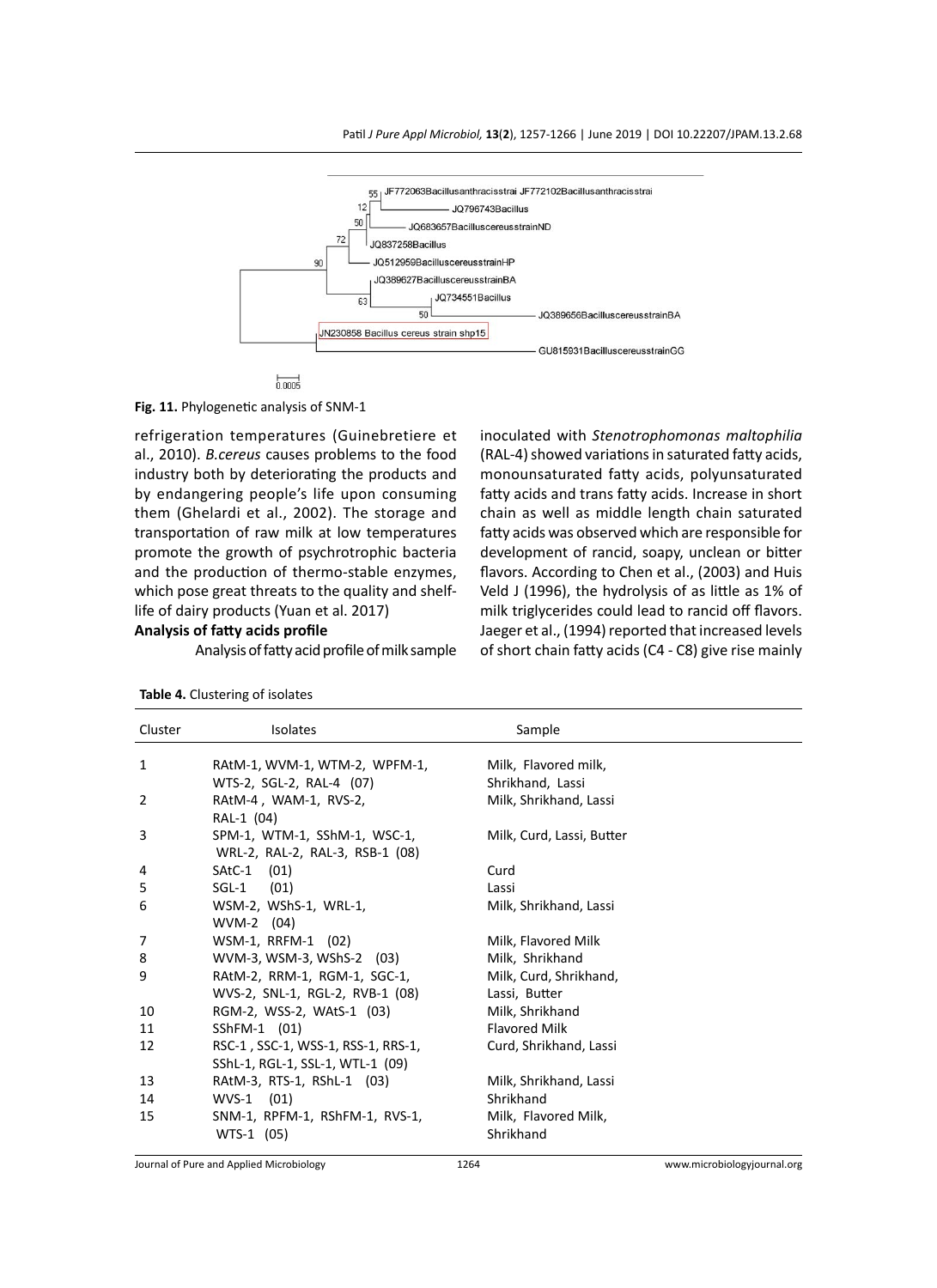| Code of<br>Isolate | Phylum            | Order             | Family                           | Genus              | <b>Species</b>   |
|--------------------|-------------------|-------------------|----------------------------------|--------------------|------------------|
| <b>RAI-4</b>       | Proteobacteria    |                   | Xanthomonadales Xanthomonadaceae | Stenotrophomonas   | maltophilia      |
| WAM-1              | Proteobacteria    | Pseudomonadales   | Pseudomonadaceae                 | Pseudomonas        | putida           |
| SPM-1<br>stutzeri  | Proteobacteria    | Pseudomonadales   |                                  | Pseudomonadaceae   | Pseudomonas      |
| SAtC-1             | Proteobacteria    | Enterobacteriales | Enterobacteriaceae               | Enterobacter       | hormaechei       |
| $SGL-1$            | <b>Firmicutes</b> | <b>Bacillales</b> | Staphylococcaceae                | <b>Macrococcus</b> | caseolyticus     |
| WSM-2              | <b>Firmicutes</b> | <b>Bacillales</b> | Bacillaceae                      | Exiguobacterium    | acetylicum       |
| RRFM-1             | <b>Firmicutes</b> | <b>Bacillales</b> |                                  | <b>Bacillaceae</b> | Exiguobacterium  |
| indicum            |                   |                   |                                  |                    |                  |
| WShS-2             | <b>Firmicutes</b> | <b>Bacillales</b> | Bacillaceae                      | Exiguobacterium    |                  |
|                    |                   |                   |                                  | spp.               |                  |
| RRM-1              | Actinobacteria    | Actinomycetales   | Micrococcaceae                   | Micrococcus        | luteus           |
| WSS-2              | Actinobacteria    | Actinomycetales   | Micrococcaceae                   | Kocuria            | rosea            |
| SShFM-1            | Actinobacteria    | Actinomycetales   | Micrococcaceae                   | Kocuria spp.       |                  |
| $SSL-1$            | <b>Firmicutes</b> | <b>Bacillales</b> | Staphylococcaceae                | Staphylococcus     | equorum          |
| RAtM-3             | Actinobacteria    | Actinomycetales   | Intrasporangiaceae               | Ornithinmicrobium  | humiphilum       |
| WVS-1              | <b>Firmicutes</b> | <b>Bacillales</b> | Planococcaceae                   | Planococcus        | psychrotoleratus |
| SNM-1              | <b>Firmicutes</b> | <b>Bacillales</b> | <b>Bacillaceae</b>               | <b>Bacillus</b>    | cereus           |

|  | <b>Table 5.</b> Identification of bacterial isolates |  |  |
|--|------------------------------------------------------|--|--|
|--|------------------------------------------------------|--|--|

to rancid flavors, while the middle length chains (C10 - C12) give rise to most of the soapy, unclean or bitter flavors.

### **CONCLUSION**

Although the milk and milk products are preserved primarily by refrigeration, yet the Psychrotrophic bacteria can responsible for their spoilage. On the basis of morphological, cultural, biochemical and physiological characteristics, sixty psychrotrophic bacterial isolates were grouped into fifteen clusters of closely related isolates. Psychrotrophic bacteria producing protease and lipase enzymes emphasizes the spoilage potential from them in dairy products because proteolysis is a main factor limiting shelf life of milk and milk products due to flavour and texture changes. Spoilage of milk and milk products may be avoided or prevented by controlling proteolytic and lipolytic psychrotrophic organisms or protease or lipase enzymes produced by them in milk and milk products.

# **ACKNOWLEDGEMENTS**

The author is grateful to Dr. Sonali Sanghavi of Molecular Diagnostic Center, Pune, for base sequencing of the bacterial cultures & TUV Lab., Pune for Hydrolytic Extraction Gas Chromatography.

# **Funding**

None

#### **Data availability**

All datasets generated or analyzed during this study are included in the manuscript.

#### **Ethics Statement**

This article does not contain any studies with human participants or animals performed by any of the authors.

#### **REFERENCES**

- 1. Bashir A., Imran J., Aamer A.S., Abdul H., Fariha H. Psychrotrophic bacteria isolated from -20°C freezer. *African Journal of Biotechnology*, 2010; **9**: 718-724.
- 2. Berg G., Roskot N., Smalla K. Genotypic and phenotypic relationships between clinical and environmental isolates of *Stenotrophomonas maltophilia*. *Journal of Clinical Microbiology*, 1999; **37**: 3594–3600.
- 3. Burdova O., Baranova M., Laukova A., Rozanska, H. and Rola J.G. Hygiene of pasteurized milk depending on psychrotrophic microorganisms. *Bulletin of Veterinary Institute in Pulawy*. 2002; **46:** 325-329.
- 4. Chen L., Daniel R.M. and Coolbear T. Detection and impact of protease and lipase activities in milk and milk powders. *International Dairy Journal*, 2003; **13:**